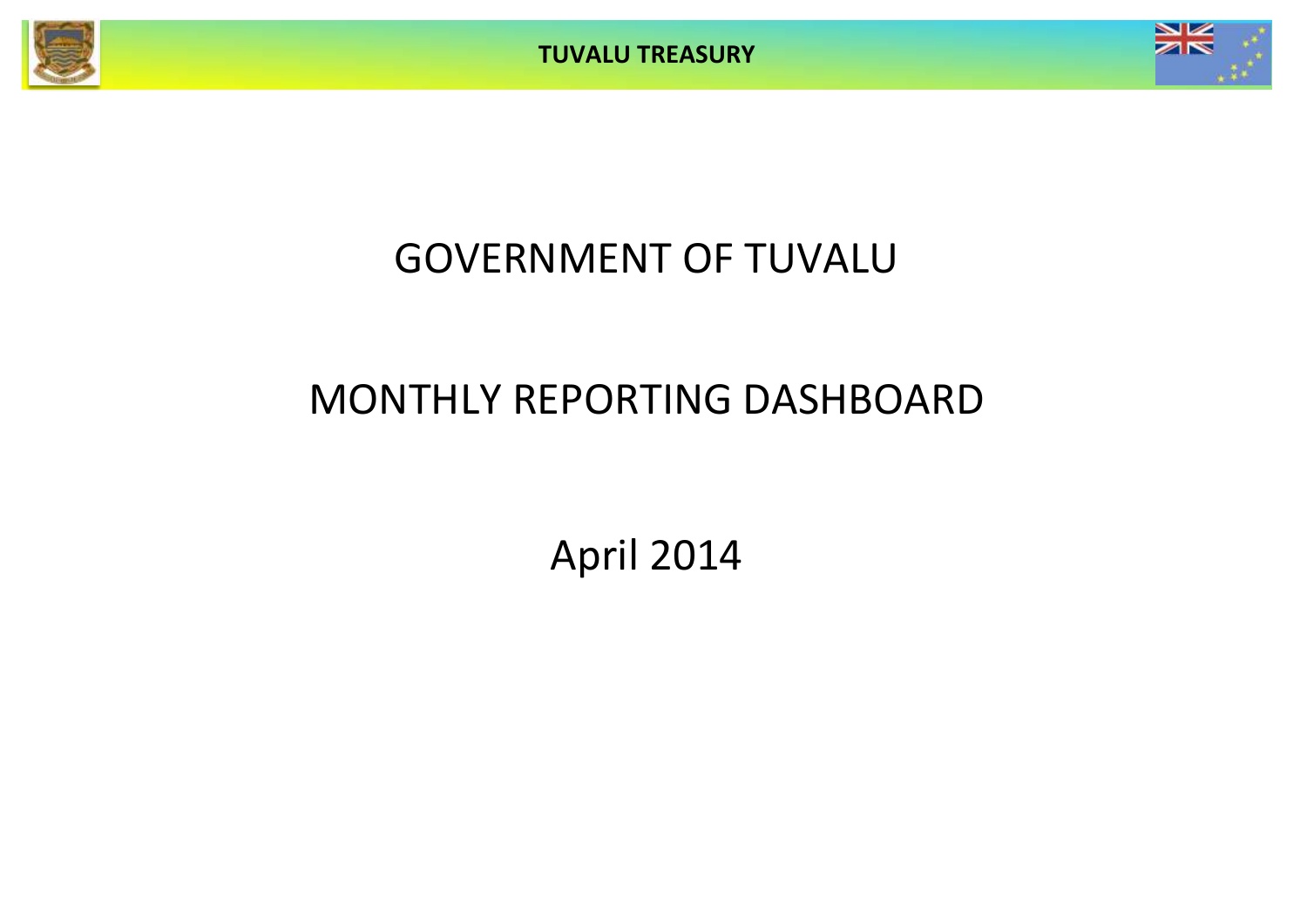

## **Government of Tuvalu Expenditure Analysis**

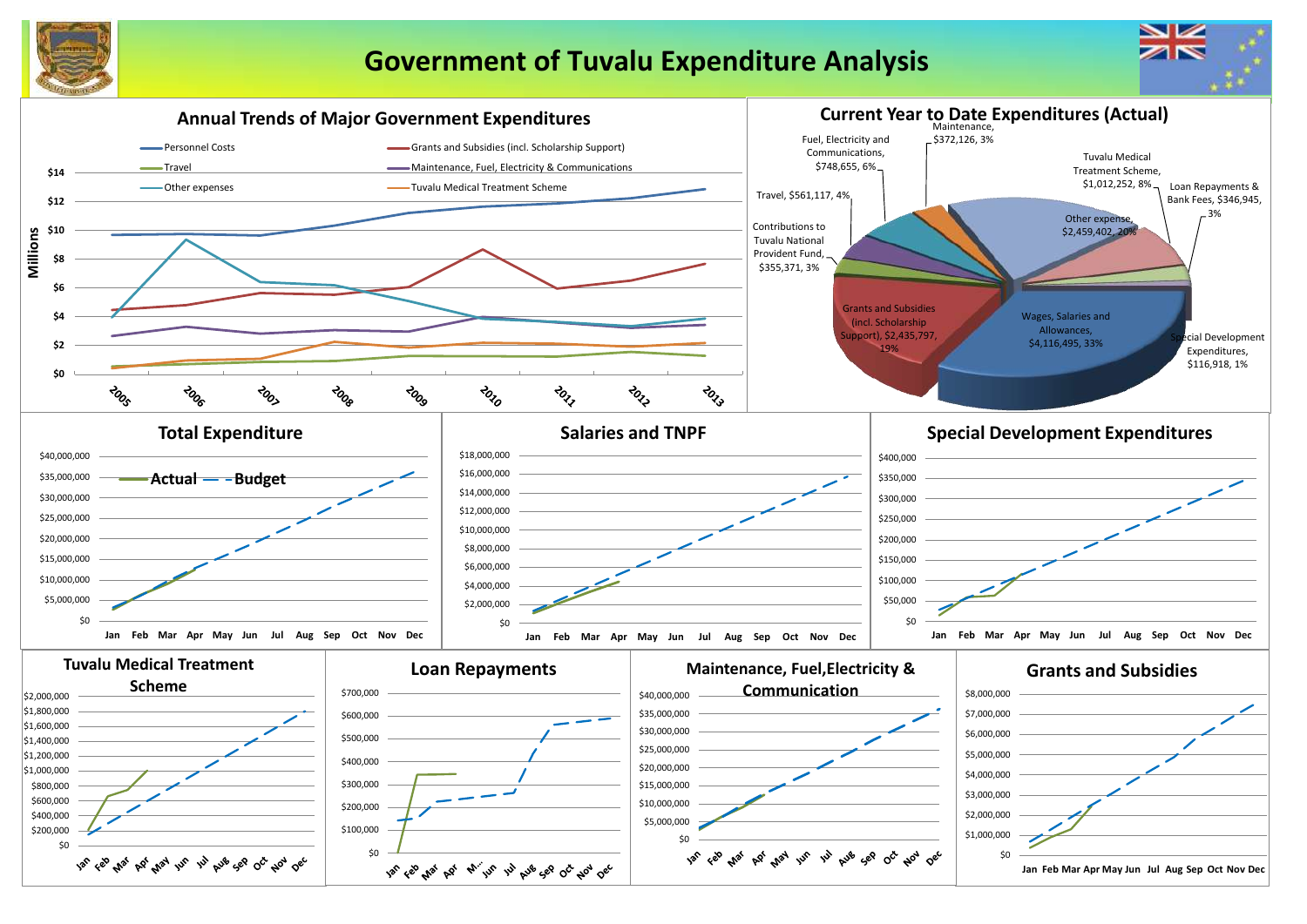

## **Government of Tuvalu Revenue Analysis**



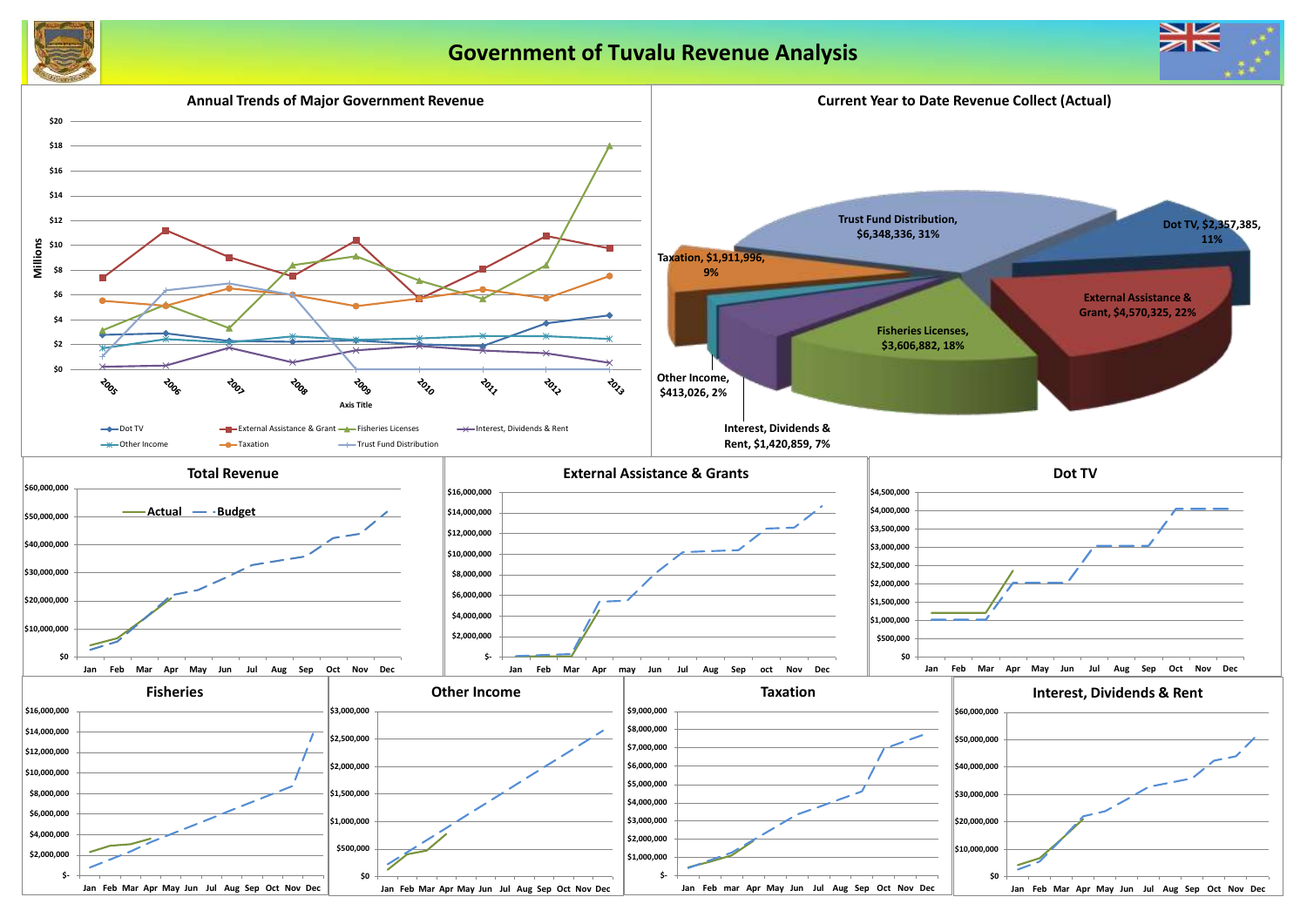

## **Tuvalu Government Funds and Debts**



#### **TUVALU TRUST FUND (TTF)**

'wind up' of the TTF. the market value of all TTF balances would be available to the Government of Tuvalu.<br>The market value of Government of Tuvalu contribution balance of the TTF is disclosed on the Statement of Assets an The market value of contribution balances from other parties to the TTF are classified as a contingent asset of the Government. Given the nature of the TTF and the fact that Tuvalu is the sole beneficiary of the TTF, it is anticipated that in the event of any

#### **TUVALU CONSOLIDATED FUND (CIF)**

The Tuvalu Consolidated Fund is the account B of the Tuvalu Trust Fund. Distributions from the Tuvalu Trust Fund are transferred to this fund. The CIF is classified as a current cash asset of the Government and use to provide increased returns on Government Cash holdings.

#### **TUVALU GENERAL CURRENT ACCOUNT**

The General Current Account is the main operational bank account of the Government and is a current cash asset of Government.

#### **TUVALU GOVERNMENT DEBTS AND GUARANTEES**

The Tuvalu Government has continously repaid its external debts over the past five years according to the terms. Government Guarantees have increased due to the recent inclusion of the National Bank of Tuvalu Deposit Gaurantee which was not reflected in past years.







#### **CIF and Recurrent Account Trend in 2013 and 2014**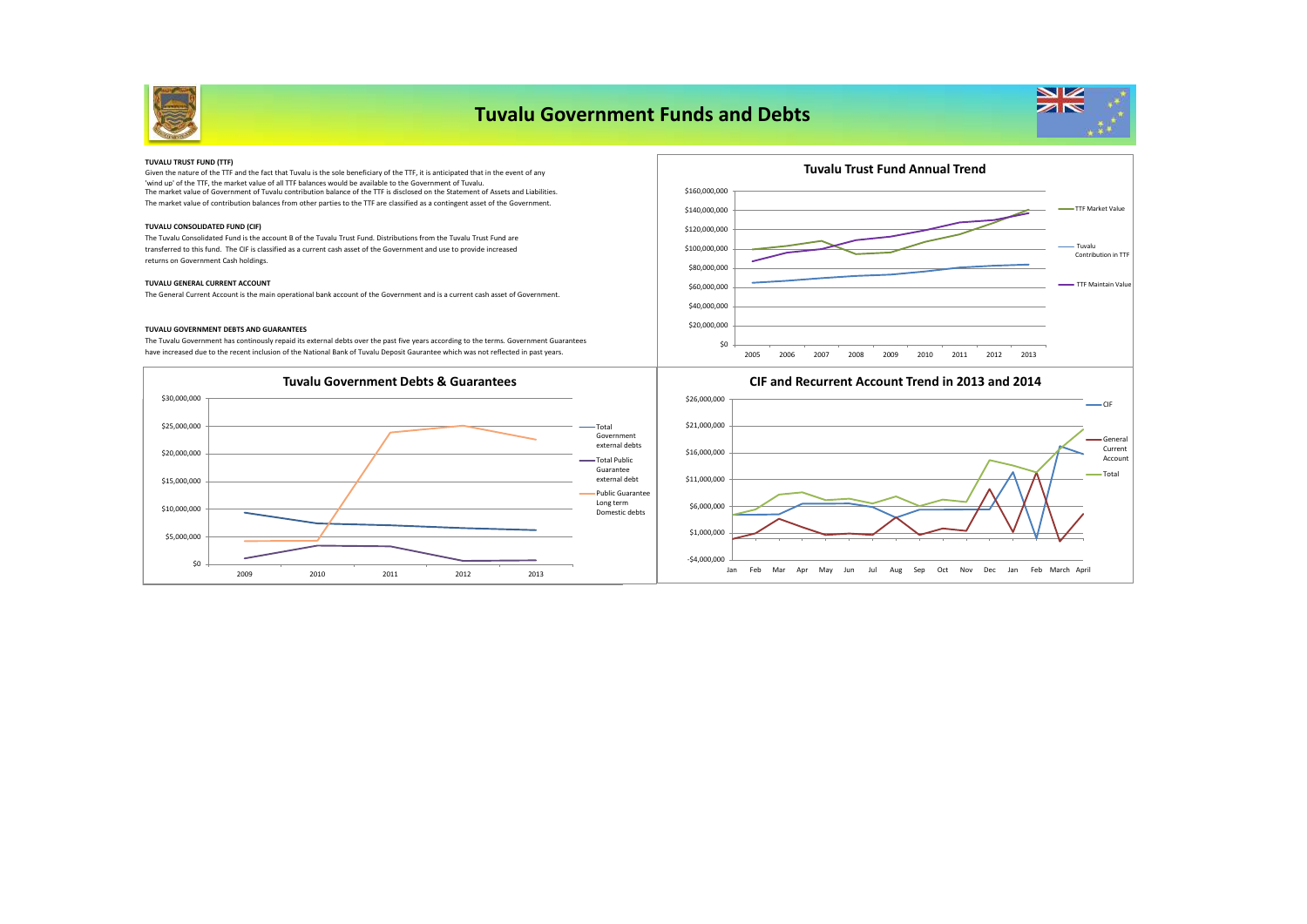#### **MONTHLY STATEMENT OF RECEIPTS AND PAYENTS BY NATURE OF EXPENSE FOR THE PERIOD**

| 2014 אינטא (איט סטאט די סטוחם של ה                       | <b>Year to Date</b> |              | Year to Date |                   |                     | March             |                   |                     | June              | July              |                     |                     |                   |                   |                   | Actual+Forecast  | 2014 Budget      | Variance      |
|----------------------------------------------------------|---------------------|--------------|--------------|-------------------|---------------------|-------------------|-------------------|---------------------|-------------------|-------------------|---------------------|---------------------|-------------------|-------------------|-------------------|------------------|------------------|---------------|
|                                                          |                     | Year to Date |              | January           | February            |                   | April             | May                 |                   |                   | August              | September           | October           | November          | December          |                  |                  |               |
| <b>RECEIPTS</b>                                          | Actual              | Budget       | Variance     | Actual            | Actual              | Actual            | Actual            | Forecast            | Forecast          | Forecast          | Forecast            | Forecast            | Forecast          | Forecast          | Forecast          | <b>Full Year</b> | <b>Full Year</b> | Forecast &    |
| <b>Taxation</b>                                          |                     |              |              |                   |                     |                   |                   |                     |                   |                   |                     |                     |                   |                   |                   |                  |                  | <b>Budget</b> |
| Income Tax                                               | 958,275             | 600,000      | 358,275      | 158,373           | 134,814             | 141,980           | 523,108           | 150,000             | 150,000           | 150,000           | 150,000             | 150,000             | 150,000           | 150,000           | 150,000           | 2,158,275        | 1,800,000        | 358,275       |
| Company Tax                                              | 464                 | 266.667      | (266.203     | $\Omega$          | 405                 | 59                |                   | 266.667             | 266.667           | $\Omega$          | $\Omega$            | $\Omega$            | 1.900.000         | $\Omega$          |                   | 2.433.798        | 2.700.001        | (266, 203)    |
| <b>Tuvalu Consumption Taxes</b>                          | 385,957             | 393,333      | (7, 376)     | 143,375           | 51,189              | 65,250            | 126,143           | 98,333              | 98,333            | 98,333            | 98,333              | 98,333              | 98,333            | 98,333            | 98,333            | 1,172,624        | 1,180,000        | (7, 376)      |
| <b>Import Duty</b>                                       | 368,116             | 443,333      | (75, 218)    | 101,370           | 66,144              | 89,509            | 111,093           | 110,833             | 110,833           | 110,833           | 110,833             | 110,833             | 110,833           | 110,833           | 110,833           | 1,254,782        | 1,330,000        | (75, 218)     |
| Import Levy & Excise                                     | 166,281             | 200,000      | (33, 719)    | 55,403            | 47,870              | 36,013            | 26,994            | 50,000              | 50,000            | 50,000            | 50,000              | 50,000              | 50,000            | 50,000            | 50,000            | 566,281          | 600,000          | (33, 719)     |
| Other Taxes                                              | 32.904              | 58,700       | (25.79)      | 5.198             | 6,690               | 11.124            | 9.892             | 14,675              | 14.675            | 14.675            | 14,675              | 14.675              | 14.675            | 14.675            | 14.675            | 150,304          | 176.100          | (25.796)      |
|                                                          |                     | 1,962,034    | (50,03)      | 463,718           | 307,112             |                   | 797,232           |                     | 690,509           | 423,842           |                     | 423,842             | 2,323,842         | 423,842           | 423,842           |                  |                  | (50,038)      |
| <b>Interest. Dividends and Rent</b>                      | 1,911,996           |              |              |                   |                     | 343,935           |                   | 690,509             |                   |                   | 423,842             |                     |                   |                   |                   | 7,736,063        | 7,786,101        |               |
|                                                          |                     | 1,923,862    | (584,555     | 12,743            |                     | $\Omega$          |                   | 10,000              | 10,000            | 10,000            |                     | 10,000              | 10,000            |                   | 10,000            | 1,419,307        | 2,003,862        |               |
| <b>Interest and Dividends</b>                            | 1,339,307           |              |              |                   | 1,326,564           |                   |                   |                     |                   |                   | 10,000              |                     |                   | 10,000            |                   |                  |                  | (584, 555     |
| Lease, rent and hire                                     | 81.552              | 96.316       | (14.764)     | 22.722            | 17.972              | 23.649            | 17,210            | 24.079              | 24.079            | 24.079            | 24.079              | 24.079              | 24.079            | 24.079            | 24.079            | 274.184          | 288.948          | (14.764)      |
|                                                          | 1,420,859           | 2,020,178    | (599,319     | 35,465            | 1,344,535           | 23,649            | 17,210            | 34,079              | 34,079            | 34,079            | 34,079              | 34,079              | 34,079            | 34,079            | 34,079            | 1,693,491        | 2,292,810        | (599,319      |
| <b>Other Government Charges</b>                          |                     |              |              |                   |                     |                   |                   |                     |                   |                   |                     |                     |                   |                   |                   |                  |                  |               |
| <b>Fisheries Licenses</b>                                | 3,606,882           | 3,254,919    | 351,963      | 2,294,153         | 612,857             | 147,019           | 552,853           | 784,695             | 784,695           | 784,695           | 784,695             | 784,695             | 784,695           | 784,695           | 5,100,833         | 14,200,583       | 13,848,620       | 351,963       |
| <b>Vessel Registrations</b>                              | 208,101             | 283,333      | (75, 232)    | $\Omega$          | $\Omega$            | $\Omega$          | 208,101           | 70,833              | 70,833            | 70,833            | 70,833              | 70,833              | 70,833            | 70,833            | 70,833            | 774,768          | 850,000          | (75, 232)     |
| Marine Services (Nivaga II & Manu Folau)                 | 159,892             | 160,000      | (108)        | 57,072            | 42,349              | 24,597            | 35,873            | 40,000              | 40,000            | 40,000            | 40,000              | 40,000              | 40,000            | 40,000            | 40,000            | 479,892          | 480,000          | (108)         |
| Stevedoring and Wharfage                                 | 40,911              | 101,033      | (60, 122)    | 10,803            | 11,800              | 8,755             | 9,553             | 25,258              | 25,258            | 25,258            | 25,258              | 25,258              | 25,258            | 25,258            | 25,258            | 242,978          | 303,100          | (60, 122)     |
| TV                                                       | 2.357.385           | 2,025,000    | 332.385      | 1.199.898         | $\Omega$            | $\Omega$          | 1,157,487         | $\Omega$            | $\Omega$          | 1.012.500         | $\Omega$            | $\Omega$            | 1.012.500         | $\Omega$          |                   | 4,382,385        | 4.050.000        | 332,385       |
| Provision of Goods and Services                          | 62,220              | 233,270      | (171,05)     | 42,563            | (30,097)            | 16,758            | 32,996            | 58,318              | 58,318            | 58,318            | 58,318              | 58,318              | 58,318            | 58,318            | 58,318            | 528,760          | 699,810          | (171,050)     |
| Other Charges                                            | (58.098             | 161.284      | (219.38)     | 15,065            | (103.967)           | 16.526            | 14.278            | 40.321              | 40.321            | 40.321            | 40.321              | 40.321              | 40.321            | 40.321            | 40.32             | 264,469          | 483.851          | (219.38)      |
|                                                          | 6,377,293           | 6,218,840    | 158,453      | 3,619,554         | 532,942             | 213,655           | 2,011,142         | 1,019,425           | 1,019,425         | 2,031,925         | 1,019,425           | 1,019,425           | 2,031,925         | 1,019,425         | 5,335,563         | 20,873,834       | 20,715,381       | 158,453       |
| <b>External Assistance and Grants</b>                    |                     |              |              |                   |                     |                   |                   |                     |                   |                   |                     |                     |                   |                   |                   |                  |                  |               |
| ROC                                                      | 2,500,000           | 1,995,955    | 504,045      | $\Omega$          | $\Omega$            | $\Omega$          | 2,500,000         | $\overline{0}$      | $\mathbf 0$       | 1,995,955         | $\Omega$            | $\Omega$            | 1,995,955         | 0                 | 1,995,955         | 8,487,864        | 7,983,819        | 504,045       |
| AusAID (CIF)                                             | $\Omega$            |              |              | $\Omega$          | $\cap$              | $\Omega$          |                   | $\Omega$            | 2.000.000         | $\Omega$          | $\Omega$            | $\Omega$            | $\Omega$          | $\Omega$          |                   | 2.000.000        | 2,000,000        |               |
| New Zealand (CIF)                                        | $\Omega$            |              |              | $\Omega$          | $\Omega$            | $\Omega$          |                   | - 0                 | 520,800           | $\Omega$          | $\Omega$            | $\mathbf 0$         | $\mathbf{0}$      | $\Omega$          |                   | 520,800          | 520,800          |               |
| World Bank, IMF, ADB                                     | 2,000,000           | 3,003,333    | (1.003.333   | $\Omega$          |                     | $\Omega$          | 2,000,000         | 833                 | 833               | 833               | 833                 | 833                 | 833               | 833               | 833               | 2,006,667        | 3,010,000        | (1,003,333)   |
| PDF                                                      | $\Omega$            | 52,000       | (52.000)     | $\Omega$          | $\Omega$            | $\Omega$          | $\Omega$          | 13,000              | 13,000            | 13,000            | 13,000              | 13.000              | 13,000            | 13,000            | 13,000            | 104,000          | 156,000          | (52,000)      |
| Other Donors                                             | 70,325              | 333,333      | (263,009     | 70,325            | $\Omega$            | $\Omega$          |                   | 83,333              | 83,333            | 83,333            | 83,333              | 83,333              | 83,333            | 83,333            | 83,333            | 736,991          | 1,000,000        | (263,009      |
|                                                          | 4,570,325           | 5,384,621    | (814, 29)    | 70,325            | $\mathbf{0}$        | $\Omega$          | 4,500,000         | 97,167              | 2,617,967         | 2,093,121         | 97,167              | 97,167              | 2,093,121         | 97,167            | 2,093,121         | 13,856,322       | 14,670,619       | (814, 29)     |
| TTF Distribution to CIF                                  | 6,348,336           | 6,500,000    | (151, 66)    | $\Omega$          | $\Omega$            | 6.348.336         |                   | $\Omega$            | $\Omega$          | $\Omega$          | $\Omega$            | $\Omega$            | $\Omega$          | $\Omega$          |                   | 6,348,336        | 6,500,000        | (151, 664)    |
| <b>Total Receipts</b>                                    | 20,628,808          | 22,085,673   | 1.456.8      | 4,189,061         | 2,184,589           | 6,929,574         | 7,325,584         | 1,841,180           | 4,361,980         | 4,582,968         | 1,574,513           | 1,574,513           | 6,482,968         | 1,574,513         | 7,886,606         | 50,508,047       | 51,964,911       | (1.456.86)    |
|                                                          |                     |              |              |                   |                     |                   |                   |                     |                   |                   |                     |                     |                   |                   |                   |                  |                  |               |
| <b>PAYMENTS</b>                                          |                     |              |              |                   |                     |                   |                   |                     |                   |                   |                     |                     |                   |                   |                   |                  |                  |               |
| <b>Operations</b>                                        |                     |              |              |                   |                     |                   |                   |                     |                   |                   |                     |                     |                   |                   |                   |                  |                  |               |
| Wages, Salaries, and Employee Benefits                   | 4,116,495           | 4,854,669    | 738,174      | 980,212           | 1,094,486           | 1,063,156         | 978,641           | 1,213,667           | 1,213,667         | 1,213,667         | 1,213,667           | 1,213,667           | 1,213,667         | 1,213,667         | 1,213,667         | 13,825,833       | 14,564,006       | 738,17        |
| Contributions to Tuvalu National Provident Fund          | 355,371             | 430,811      | 75,440       | 96,046            | 88,082              | 88,786            | 82,457            | 107,703             | 107,703           | 107,703           | 107,703             | 107.703             | 107,703           | 107,703           | 107,703           | 1,216,993        | 1,292,433        | 75,440        |
| Travel                                                   | 561,117             | 681,285      | 120,168      | 218,529           | 109,746             | 81,546            | 151,297           | 170,323             | 170,323           | 170,323           | 170,323             | 170,323             | 170,323           | 170,323           | 170,323           | 1,923,697        | 2,043,865        | 120,16        |
| Telephone and Internet                                   | 39,566              | 49.720       | 10.153       | 12,939            | 11.812              | 7,259             | 7,557             | 12,430              | 12.430            | 12.430            | 12.430              | 12.430              | 12.430            | 12,430            | 12,430            | 139,006          | 149,159          | 10,153        |
| Maintenance                                              | 372,126             | 626,290      | 254,164      | 55,672            | 98,707              | 126,526           | 91,222            | 84,135              | 84,135            | 84,135            | 84,135              | 84,135              | 84,135            | 84,135            | 84,135            | 1,045,204        | 1,299,368        | 254,164       |
| Advertising and Provisions                               | 279,480             | 294,583      | 15,104       | 141,934           | 18,777              | 16,531            | 102,238           | 73,646              | 73,646            | 73,646            | 73,646              | 73,646              | 73,646            | 73,646            | 73,646            | 868,647          | 883,750          | 15,104        |
| Fuel and Oil                                             | 494,897             | 689,181      | 194,284      | 123,451           | 118,942             | 107,517           | 144,986           | 172,295             | 172,295           | 172,295           | 172,295             | 172,295             | 172,295           | 172,295           | 172,295           | 1,873,258        | 2,067,542        | 194,284       |
| Supplies and Equipment                                   | 440,865             | 569,780      | 128,916      | 107,187           | 130,417             | 60,243            | 143,018           | 142,445             | 142,445           | 142,445           | 142,445             | 142,445             | 142,445           | 142,445           | 142,445           | 1,580,426        | 1,709,341        | 128,916       |
| Electricity                                              | 214,192             | 300,361      | 86,168       | 65,428            | 63,330              | 29,082            | 56,353            | 75,090              | 75,090            | 75,090            | 75,090              | 75,090              | 75,090            | 75,090            | 75,090            | 814,914          | 901,082          | 86,168        |
| Senior Citizen Scheme / Pension                          | 103,783             | 103.484      | (299)        | 50.880            | 811                 | 26,081            | 26,011            | 25.871              | 25,871            | 25.871            | 25,871              | 25.871              | 25.871            | 25,871            | 25,871            | 310,751          | 310.452          | (299          |
| TMTS (Tuvalu Medical Treatment Scheme)                   | 1,012,252           | 601,500      | (410, 752)   | 213,752           | 451,437             | 83,452            | 263,612           | 150,375             | 150,375           | 150,375           | 150,375             | 150,375             | 150,375           | 150,375           | 150,375           | 2,215,252        | 1,804,500        | (410, 752)    |
| Land & Property Rent                                     | 743,116             | 798.118      | 55,001       | 26,687            | 13.915              | 687.018           | 15,496            | 27.029              | 27.029            | 27.029            | 27,029              | 27.029              | 27.029            | 27.029            | 27.029            | 959,352          | 1,014,353        | 55,001        |
|                                                          | 8,733,260           | 9,999,781    | 1,266,521    | 2,092,717         | 2,200,460           | 2,377,197         | 2,062,887         | 2,255,009           | 2,255,009         | 2,255,009         | 2,255,009           | 2,255,009           | 2,255,009         | 2,255,009         | 2,255,009         | 26,773,331       | 28,039,852       | 1,266,521     |
| <b>Grants and Subsidies</b>                              |                     |              |              |                   |                     |                   |                   |                     |                   |                   |                     |                     |                   |                   |                   |                  |                  |               |
| <b>Grants and Subsidies</b>                              | 1,013,739           | 961,491      | (52, 248)    | 126,190           | 222,173             | 130,555           | 534,821           | 211,310             | 242,560           | 211,310           | 211,310             | 242,560             | 211,310           | 242,560           | 211,310           | 2,797,971        | 2,745,724        | (52, 248)     |
| Outer Island Projects (SDE)                              | 249,199             | 533,333      | 284,134      | 12,887            | 47,247              | 42,563            | 146,502           | 133,333             | 133,333           | 133,333           | 133,333             | 133,333             | 133,333           | 133,333           | 133,333           | 1,315,866        | 1,600,000        | 284,134       |
| Other SDEs                                               | 892,158             | 800,415      | (91, 743)    | 263,866           | 428,568             | 151               | 199,573           | 150,104             | 150,104           | 350,104           | 150,104             | 150,104             | 150,104           | 150,104           | 150,104           | 2,292,989        | 2,201,246        | (91, 743)     |
| Scholarships and Support                                 | 714,652             | 863,259      | 148,607      | 111,788           | 226,995             | 232,740           | 143,130           | 215,815             | 215,815           | 215,815           | 215,815             | 215,815             | 215,815           | 215,815           | 215,815           | 2,441,170        | 2,589,777        | 148,607       |
| Contribution to Japan Grant Counterpart Fund             | 318,378             | 106,126      | (212.252)    | $\Omega$          | $\Omega$            | $\Omega$          | 318,378           | 26,532              | 26,532            | 26.532            | 26,532              | 26,532              | 26.532            | 26,532            | 26,532            | 530.630          | 318.378          | (212.252)     |
| <b>Overseas Contributions</b>                            | 140,748             | 137,376      | (3.372)      | 122,827           | 17,268              | $\Omega$          | 653               | 26,963              | 26,963            | 26,963            | 26,963              | 285,437             | 38,963            | 26,963            | 26,963            | 626,923          | 623,551          | (3.37)        |
|                                                          | 3,328,874           | 3,402,001    | 73,127       | 637,557           | 942,252             | 406,009           | 1,343,057         | 764,056             | 795,306           | 964,056           | 764,056             | 1,053,780           | 776,056           | 795,306           | 764,056           | 10,005,549       | 10,078,676       | 73,127        |
| Loans and Interest                                       |                     |              |              |                   |                     |                   |                   |                     |                   |                   |                     |                     |                   |                   |                   |                  |                  |               |
| Interest and Bank Charges                                | 4,772               | 33,333       | 28,561       | 1,344             | 956                 | 559               | 1,913             | 8,333               | 8,333             | 8,333             | 8,333               | 8,333               | 8,333             | 8,333             | 8,333             | 71,438           | 100,000          | 28,561        |
| Loan Repayment                                           | 341,254             | 199.281      | (141.97)     |                   | 341,254             | $\Omega$          |                   | 833                 | 833               | 833               | 163,250             | 116,070             | 833               | 833               | 833               | 625,575          | 483.602          | (141.97)      |
|                                                          | 346,026             | 232,615      | (113.411)    | 1.344             | 342,210             | 559               | 1,913             | 9,167               | 9,167             | 9,167             | 171,584             | 124.404             | 9,167             | 9,167             | 9,167             | 697,013          | 583,602          | (113, 411)    |
| <b>Capital Expenditures</b>                              |                     |              |              |                   |                     |                   |                   |                     |                   |                   |                     |                     |                   |                   |                   |                  |                  |               |
| Purchase/construction of assets                          | 116,918             | 163,819      | 46,902       | 14,821            | 44 931              | 3,641             | 53,524            | 40,955              | 40,955            | 40.955            | 40,955              | 40,955              | 40,955            | 40,955            | 40,955            | 444,556          | 491,458          | 46,902        |
|                                                          | 116.918             | 163.819      | 46.902       | 14.821            | 44.931              | 3.641             | 53.524            | 40.955              | 40.955            | 40.955            | 40.955              | 40.955              | 40.955            | 40.955            | 40.955            | 444.556          | 491.458          | 46.902        |
| <b>Total Payments</b>                                    | 12,525,078          | 13,798,217   | 1,273,139    | 2,746,438         | 3,529,853           | 2,787,406         | 3,461,381         | 3,069,187           | 3,100,437         | 3,269,187         | 3,231,604           | 3,474,148           | 3,081,187         | 3,100,437         | 3,069,187         | 37,920,449       | 39,193,588       | 1,273,139     |
|                                                          |                     |              |              |                   |                     |                   |                   |                     |                   |                   |                     |                     |                   |                   |                   |                  |                  |               |
| NET SURPLUS / (DEFICIT)<br><b>FORECAST CASH POSITION</b> | 8.103.730<br>20.4   | 8.287.456    | 183.726      | 1,442,623<br>24.6 | (1.345.264)<br>23.2 | 4.142.168<br>24.5 | 3.864.203<br>20.4 | (1.228.007)<br>19.1 | 1.261.543<br>20.4 | 1.313.781<br>21.7 | (1.657.091)<br>20.1 | (1.899.635)<br>18.2 | 3.401.781<br>21.6 | 1.525.924<br>20.0 | 4.817.419<br>24.9 | 12.587.598       | 12,771,324       | (183.726      |
| \$M<br>Consolidated Investment Fund                      | 15,768,762          |              |              |                   |                     |                   |                   |                     |                   |                   |                     |                     |                   |                   |                   |                  |                  |               |
|                                                          |                     |              |              |                   |                     |                   |                   |                     |                   |                   |                     |                     |                   |                   |                   |                  |                  |               |

General Current Account 4,607,337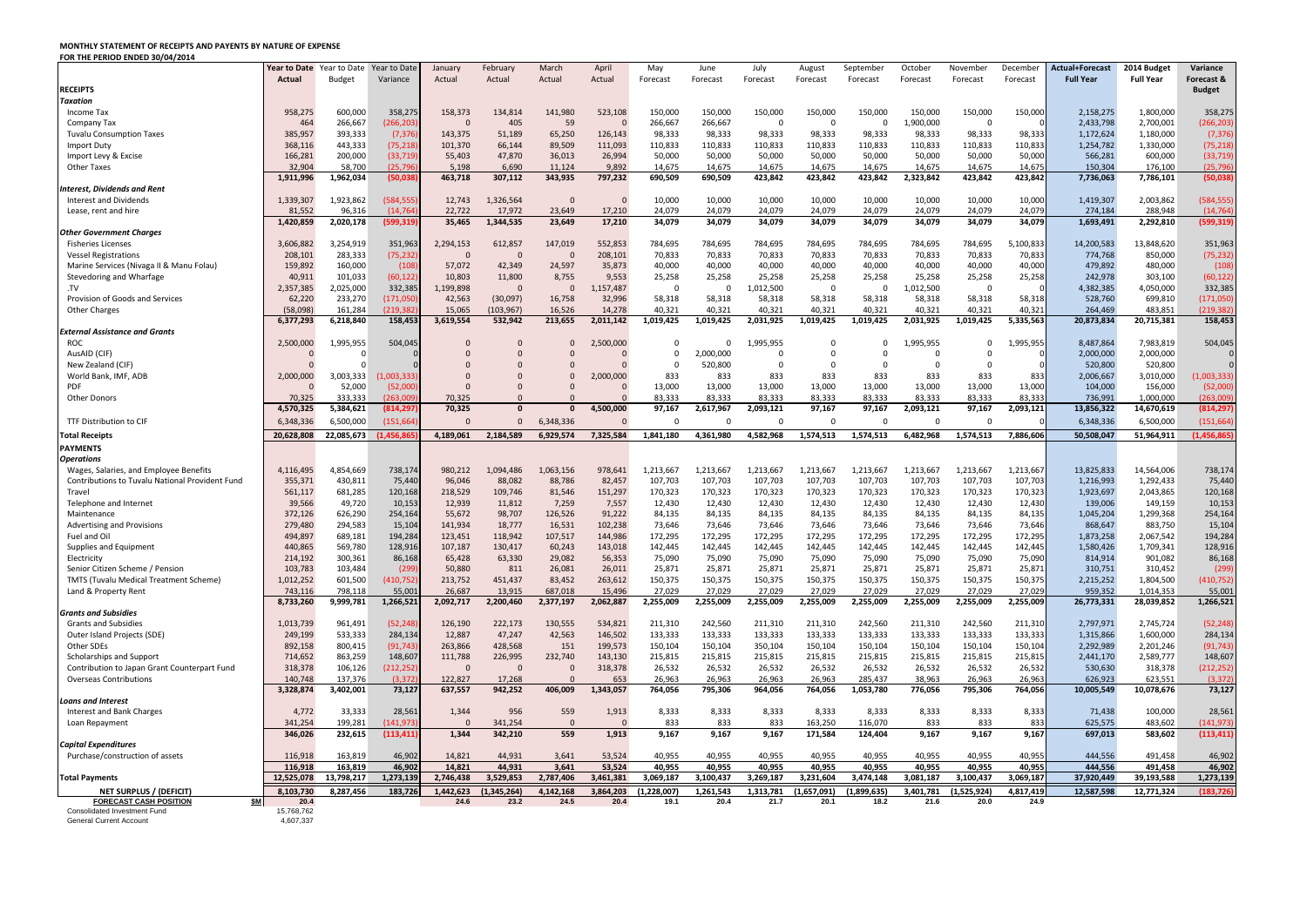### **MONTHLY STATEMENT OF RECEIPTS AND PAYENTS BY NATURE OF EXPENSE**

**FOR THE PERIOD ENDED 30/04/2014**

|                                                 | <b>Year to Date</b> |            |                     |            |                     |               |               |            |  |
|-------------------------------------------------|---------------------|------------|---------------------|------------|---------------------|---------------|---------------|------------|--|
|                                                 |                     |            | <b>Year to Date</b> |            | <b>Year to Date</b> |               | 2014          |            |  |
|                                                 | Actual              |            | Budget              |            | Variance            |               | <b>Budget</b> |            |  |
| <b>RECEIPTS</b>                                 |                     |            |                     |            |                     |               |               |            |  |
| <b>Taxation</b>                                 |                     |            |                     |            |                     |               |               |            |  |
| Income Tax                                      | 958,275             |            | 600,000             |            | 358,275             |               | 1,800,000     |            |  |
| Company Tax                                     | 464                 |            | 266,667             |            | (266, 203)          |               | 2,700,001     |            |  |
|                                                 |                     |            | 393,333             |            |                     |               |               |            |  |
| <b>Tuvalu Consumption Tax</b>                   | 385,957             |            |                     |            | (7, 376)            |               | 1,180,000     |            |  |
| Import Duty                                     | 368,116             |            | 443,333             |            | (75, 218)           |               | 1,330,000     |            |  |
| Import Levy & Excise                            | 166,281             |            | 200,000             |            | (33, 719)           |               | 600,000       |            |  |
| <b>Other Taxes</b>                              | 32,904              |            | 58,700              |            | (25, 796)           |               | 176,100       |            |  |
|                                                 |                     | 1,911,996  |                     | 1,962,034  |                     | (50,038)      |               | 7,786,101  |  |
| <b>Interest, Dividends and Rent</b>             |                     |            |                     |            |                     |               |               |            |  |
|                                                 |                     |            |                     |            |                     |               |               |            |  |
| <b>Interest and Dividends</b>                   | 1,339,307           |            | 1,923,862           |            | (584, 555)          |               | 2,003,862     |            |  |
| Lease, rent and hire                            | 81,552              |            | 96,316              |            | (14, 764)           |               | 288,948       |            |  |
|                                                 |                     | 1,420,859  |                     | 2,020,178  |                     | (599, 319)    |               | 2,292,810  |  |
| <b>Other Government Charges</b>                 |                     |            |                     |            |                     |               |               |            |  |
| <b>Fisheries Licenses</b>                       | 3,606,882           |            | 3,254,919           |            | 351,963             |               | 13,848,620    |            |  |
|                                                 |                     |            |                     |            |                     |               |               |            |  |
| <b>Vessel Registrations</b>                     | 208,101             |            | 283,333             |            | (75, 232)           |               | 850,000       |            |  |
| Marine Services (Nivaga II & Manu Folau)        | 159,892             |            | 160,000             |            | (108)               |               | 480,000       |            |  |
| Stevedoring and Wharfage                        | 40,911              |            | 101,033             |            | (60, 122)           |               | 303,100       |            |  |
| .TV                                             | 2,357,385           |            | 2,025,000           |            | 332,385             |               | 4,050,000     |            |  |
| Provision of Goods and Services                 | 62,220              |            | 233,270             |            | (171,050)           |               | 699,810       |            |  |
|                                                 |                     |            |                     |            |                     |               |               |            |  |
| <b>Other Charges</b>                            | (58,098)            |            | 161,284             |            | (219, 382)          |               | 483,851       |            |  |
|                                                 |                     | 6,377,293  |                     | 6,218,840  |                     | 158,453       |               | 20,715,381 |  |
| <b>External Assistance and Grants</b>           |                     |            |                     |            |                     |               |               |            |  |
| <b>ROC</b>                                      | 2,500,000           |            | 1,995,955           |            | 504,045             |               | 7,983,819     |            |  |
| AusAID (CIF)                                    | 0                   |            | 0                   |            | 0                   |               | 2,000,000     |            |  |
|                                                 |                     |            |                     |            |                     |               |               |            |  |
| New Zealand (CIF)                               | 0                   |            | $\mathbf 0$         |            | $\overline{0}$      |               | 520,800       |            |  |
| World Bank, IMF, ADB                            | 2,000,000           |            | 3,003,333           |            | (1,003,333)         |               | 3,010,000     |            |  |
| <b>PDF</b>                                      | 0                   |            | 52,000              |            | (52,000)            |               | 156,000       |            |  |
| <b>Other Donors</b>                             | 70,325              |            | 333,333             |            | (263,009)           |               | 1,000,000     |            |  |
|                                                 |                     | 4,570,325  |                     | 5,384,621  |                     | (814, 297)    |               | 14,670,619 |  |
|                                                 |                     |            |                     |            |                     |               |               |            |  |
| TTF Distribution to CIF                         | 6,348,336           | 6,348,336  | 6,500,000           | 6,500,000  | (151, 664)          | (151, 664)    | 6,500,000     | 6,500,000  |  |
|                                                 |                     |            |                     |            |                     |               |               |            |  |
| <b>Total Receipts</b>                           |                     | 20,628,808 |                     | 22,085,673 |                     | (1, 456, 865) |               | 51,964,911 |  |
| <b>PAYMENTS</b>                                 |                     |            |                     |            |                     |               |               |            |  |
|                                                 |                     |            |                     |            |                     |               |               |            |  |
| <b>Operations</b>                               |                     |            |                     |            |                     |               |               |            |  |
| Wages, Salaries, and Employee Benefits          | 4,116,495           |            | 4,854,669           |            | 738,174             |               | 14,564,006    |            |  |
| Contributions to Tuvalu National Provident Fund | 355,371             |            | 430,811             |            | 75,440              |               | 1,292,433     |            |  |
| Travel                                          | 561,117             |            | 681,285             |            | 120,168             |               | 2,043,865     |            |  |
| Telephone and Internet                          | 39,566              |            | 49,720              |            | 10,153              |               | 149,159       |            |  |
| Maintenance                                     |                     |            |                     |            |                     |               |               |            |  |
|                                                 | 372,126             |            | 626,290             |            | 254,164             |               | 1,299,368     |            |  |
| <b>Advertising and Provisions</b>               | 279,480             |            | 294,583             |            | 15,104              |               | 883,750       |            |  |
| Fuel and Oil                                    | 494,897             |            | 689,181             |            | 194,284             |               | 2,067,542     |            |  |
| Supplies and Equipment                          | 440,865             |            | 569,780             |            | 128,916             |               | 1,709,341     |            |  |
| Electricity                                     | 214,192             |            | 300,361             |            | 86,168              |               | 901,082       |            |  |
|                                                 |                     |            |                     |            |                     |               | 310,452       |            |  |
| Senior Citizen Scheme / Pension                 | 103,783             |            | 103,484             |            | (299)               |               |               |            |  |
| TMTS (Tuvalu Medical Treatment Scheme)          | 1,012,252           |            | 601,500             |            | (410, 752)          |               | 1,804,500     |            |  |
| Land & Property Rent                            | 743,116             |            | 798,118             |            | 55,001              |               | 1,014,353     |            |  |
|                                                 |                     | 8,733,260  |                     | 9,999,781  |                     | 1,266,521     |               | 28,039,852 |  |
| <b>Grants and Subsidies</b>                     |                     |            |                     |            |                     |               |               |            |  |
| <b>Grants and Subsidies</b>                     | 1,013,739           |            | 961,491             |            | (52, 248)           |               | 2,745,724     |            |  |
|                                                 |                     |            |                     |            |                     |               |               |            |  |
| Outer Island Projects (SDE)                     | 249,199             |            | 533,333             |            | 284,134             |               | 1,600,000     |            |  |
| Other SDEs                                      | 892,158             |            | 800,415             |            | (91, 743)           |               | 2,201,246     |            |  |
| Scholarships and Support                        | 714,652             |            | 863,259             |            | 148,607             |               | 2,589,777     |            |  |
| Contribution to Japan Grant Counterpart Fund    | 318,378             |            | 106,126             |            | (212, 252)          |               | 318,378       |            |  |
| <b>Overseas Contributions</b>                   | 140,748             |            | 137,376             |            | (3, 372)            |               | 623,551       |            |  |
|                                                 |                     |            |                     |            |                     |               |               |            |  |
|                                                 |                     | 3,328,874  |                     | 3,402,001  |                     | 73,127        |               | 10,078,676 |  |
| <b>Loans and Interest</b>                       |                     |            |                     |            |                     |               |               |            |  |
| Interest and Bank Charges                       | 4,772               |            | 33,333              |            | 28,561              |               | 100,000       |            |  |
| Loan Repayment                                  | 341,254             |            | 199,281             |            | (141, 973)          |               | 483,602       |            |  |
|                                                 |                     | 346,026    |                     | 232,615    |                     | (113, 411)    |               | 583,602    |  |
| <b>Capital Expenditures</b>                     |                     |            |                     |            |                     |               |               |            |  |
|                                                 |                     |            |                     |            |                     |               |               |            |  |
|                                                 |                     |            |                     |            |                     |               |               |            |  |
| Purchase/construction of assets                 | 116,918             |            | 163,819             |            | 46,902              |               | 491,458       |            |  |
|                                                 |                     | 116,918    |                     | 163,819    |                     | 46,902        |               | 491,458    |  |
| <b>Total Payments</b>                           |                     | 12,525,078 |                     | 13,798,217 |                     | 1,273,139     |               | 39,193,588 |  |
| <b>NET SURPLUS / (DEFECIT)</b>                  |                     | 8,103,730  |                     | 8,287,456  |                     | (183, 726)    |               | 12,771,324 |  |